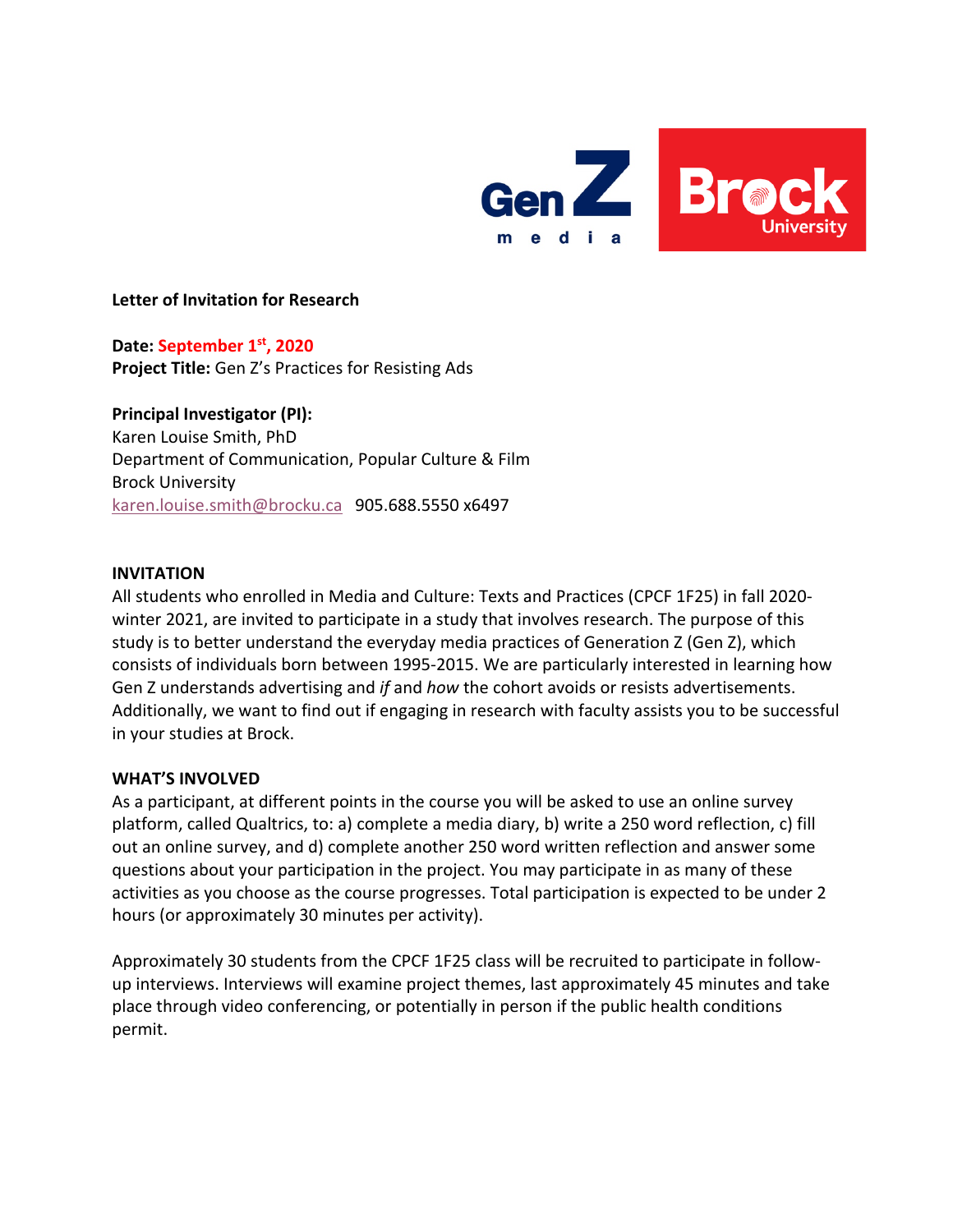Please also note that if you choose to participate in the Gen Z research project, we will ask permission to follow up with you by email, and we plan to check in with you around 2022-2023 or 2023-2024, when we expect many members of the CPCF 1F25 class may be graduating.

# **POTENTIAL BENEFITS AND RISKS**

Some people think that engaging in a research project with faculty can help students succeed at university. We hope that participating in this project provides this type of benefit for you. Additionally, you can earn a MAXIMUM of 4% towards your final CPCF 1F25 grade by participating in the 4 Qualtrics based activities (1% per activity to a total of 4%). A draw will be held for 10 gift cards, each worth \$10, for student participants who complete all 4 Qualtrics based activities, as research participants in our study. All interview participants will receive a \$15 gift card to thank you for your time. The risks of participating in this research are similar to what you experience in everyday life (i.e., you could feel embarrassed about not knowing a term, and there are typically some risks when sharing information online, such as someone seeing your work if you are on a public computer).

# **CONFIDENTIALITY**

In order to ensure that you receive grades for completing research elements on Qualtrics, members of the research team will communicate your name and Brock email to your instructor or TAs to indicate your completion of each activity. Additionally, names and emails will be used to link your responses together across the various stages of the project. Your CPCF 1F25 instructor, Dr. Marian Bredin, will not be accessing data that identifies you from the research until after final grades are submitted (approximately May 2021).

When analyzing data and reporting results, the research team will treat your data with confidentiality. Your name will not appear in any publication or report from this study. Results may share both aggregate results and anonymous, individual quotations from the Qualtrics based research activities or interviews. Data collected and analyzed through this project will be stored, processed or transferred using secure cloud systems and the researchers may also download data to be stored on password protected computers. The researchers will also use email and potentially video conferencing tools, to communicate with you during the project. The researchers will select online tools with strong security, but we cannot fully guarantee confidentiality when using online platforms.

The only people permitted to access the identifiable research data will be Dr. Karen Smith, her research team and the people supporting necessary research tasks. Any transcriptionists or assistants will sign third-party confidentiality agreements.

### **VOLUNTARY PARTICIPATION**

Participation in this study is voluntary. If you do not feel comfortable participating in this research project, you can complete alternative activities in CPCF 1F25 to earn your grades. On Sakai, you will also find that there are two pathways to submit your responses to Qualtrics. You can choose to submit your responses on Qualtrics for 'research purposes' or for 'learning purposes.' If you choose the 'learning purposes' pathway our team will *not* treat your